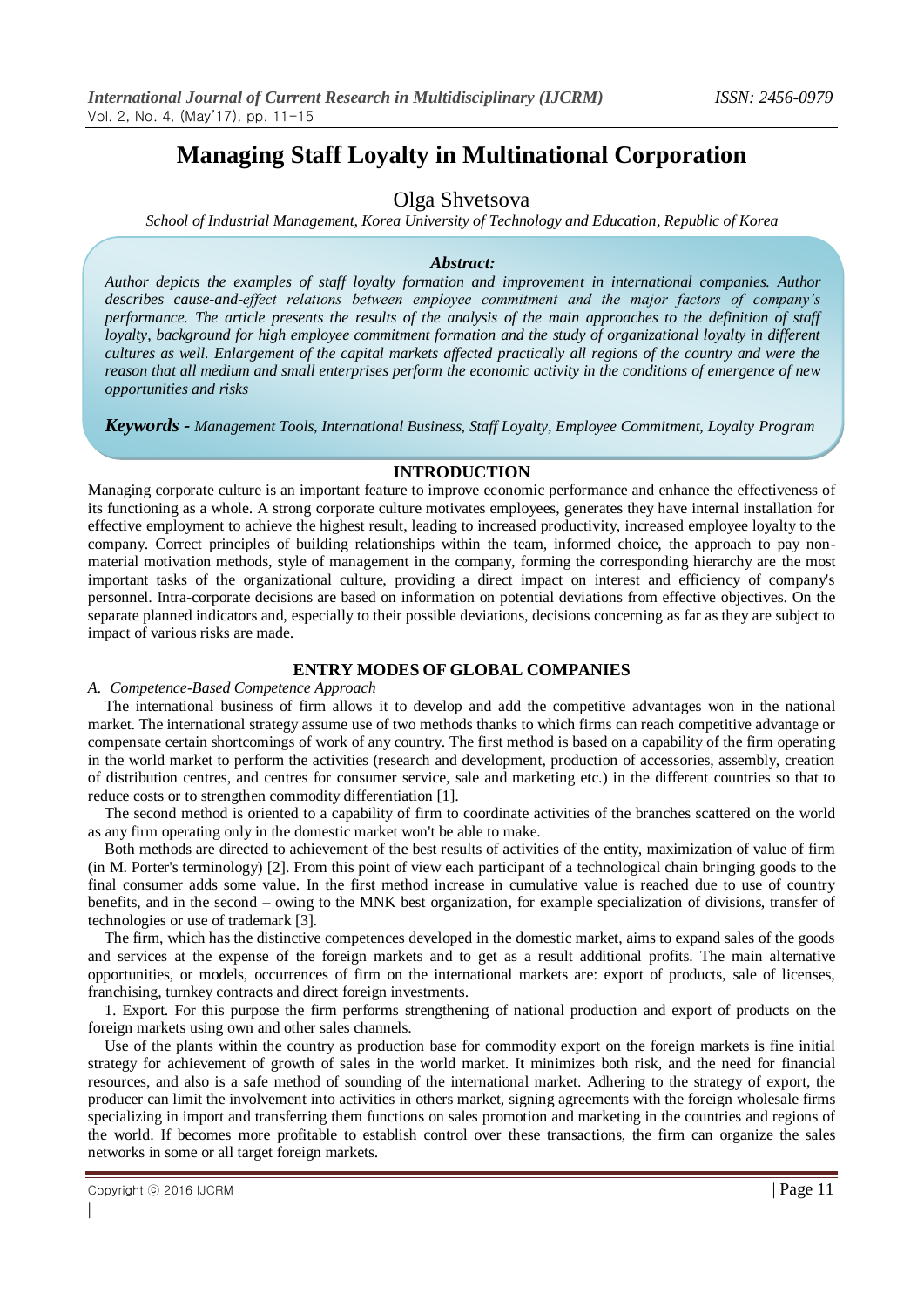Now such strategy is widespread, for example, among the Korean and Italian companies: the goods are made in the territory of the country, and sales activities are performed abroad. In the 80th years the same was characteristic of the Japanese corporations.

2. Licensing. In case of sale of licenses the firm transfers the rights to use own technologies of firm, on production or sale of its products to foreign firms. It occurs when the firm, possessing serious technical developments, can't independently perform the activities in other countries because of insufficiency of resources or lack of foreign organizational structures. By transfer of patents and the rights to use technologies of firm have an opportunity to have the income at the expense of a royalty.

3. Franchising. This form is very close to licensing, but assumes more close ties between the seller of technology and its buyers. The essence of a franchising consists in transfer to the foreign partner of the right to use trademark, reputation, organizational and marketing technology and usually is followed by continuous injection of necessary assets in franchise enterprises. The owner of distinctive competence thus performs the presence in the different national markets and gains income in a type of a royalty and other receipts.

4. The contracts "turnkey" implies the conclusion of the construction contract of the entities which are transferred for the established payment to the owner in case of achievement of their complete readiness for the beginning of operation. The firms realizing the turnkey projects most often are manufacturers of industrial equipment; they deliver a part of the equipment on the project. Especially often civil engineering firms are engaged in such projects. Sometimes in this role consulting firms or manufacturers of the equipment act if they do not find in the country of other suitable object for investments. The firm buildings a "turnkey" object can create own hands of future competitor. Nevertheless, many firms are ready to design and build objects in other countries, especially when there are restrictions for foreign property.

5. The Direct Foreign Investments (DFI) imply long-term presence of firm abroad with ownership of production assets there. The foreign department, foreign subsidiary, foreign affiliated firm, foreign joint business can be created (greenfield) again or to be purchased.

# **STAFF LOYALTY PROGRAM AND MANAGEMENT TOOLS IN MULTINATIONAL COMPANIES**

*A. The impact of staff loyalty in organizational behaviour of MNC*

All companies want loyal employees. The value loyal employees bring to business is undisputed which is why manager can find a multitude of articles and blog posts on how to create and implement successful employee loyalty programmes. However, has the manager ever stopped and delved into the 'Why' of staff loyalty schemes?

Implementing an employee loyalty scheme isn't a standalone task; it needs to be considered along with other employee-based initiatives such as:

- $\checkmark$  Employee benefits
- $\checkmark$  Recognition programmes
- $\checkmark$  Incentive and reward schemes
- In other words, it needs to be a major part of the human resource strategy.

Why manager need a staff loyalty scheme can be organised in five pillars which all connect together to form the employee loyalty strategy:

- 1. Loyal employees are the best employees.
- 2. Align culture and commitment to the business goals.
- 3. Employee engagement makes a difference.
- 4. Get the right recognition and rewards.
- 5. Communication is a key.

Here's an in-depth look at each pillar.

1. Loyal employees are the best employees

Loyal employees are those employees who aren't looking to change companies in the near future and who are enthusiastic about their work. These are employees who are emotionally and socially committed to the success of the business, which means that the business benefits from:

- $\checkmark$  Increased productivity
- $\checkmark$  Higher levels of customer service
- $\checkmark$  Reduced employee absence
- $\checkmark$  Better working environment
- $\checkmark$  Improved business image
- Reduced employee turnover
- $\checkmark$  Enhanced consistency in team performance
- $\checkmark$  Improved ability of the business to adapt and change to new business opportunities.
- 2. Align employee loyalty to the business goals

All employee loyalty schemes need to start by aligning the business goals with the scheme goals. Perhaps a business goal is to reduce HR recruitment costs; this can be achieved by reducing employee turnover through the employee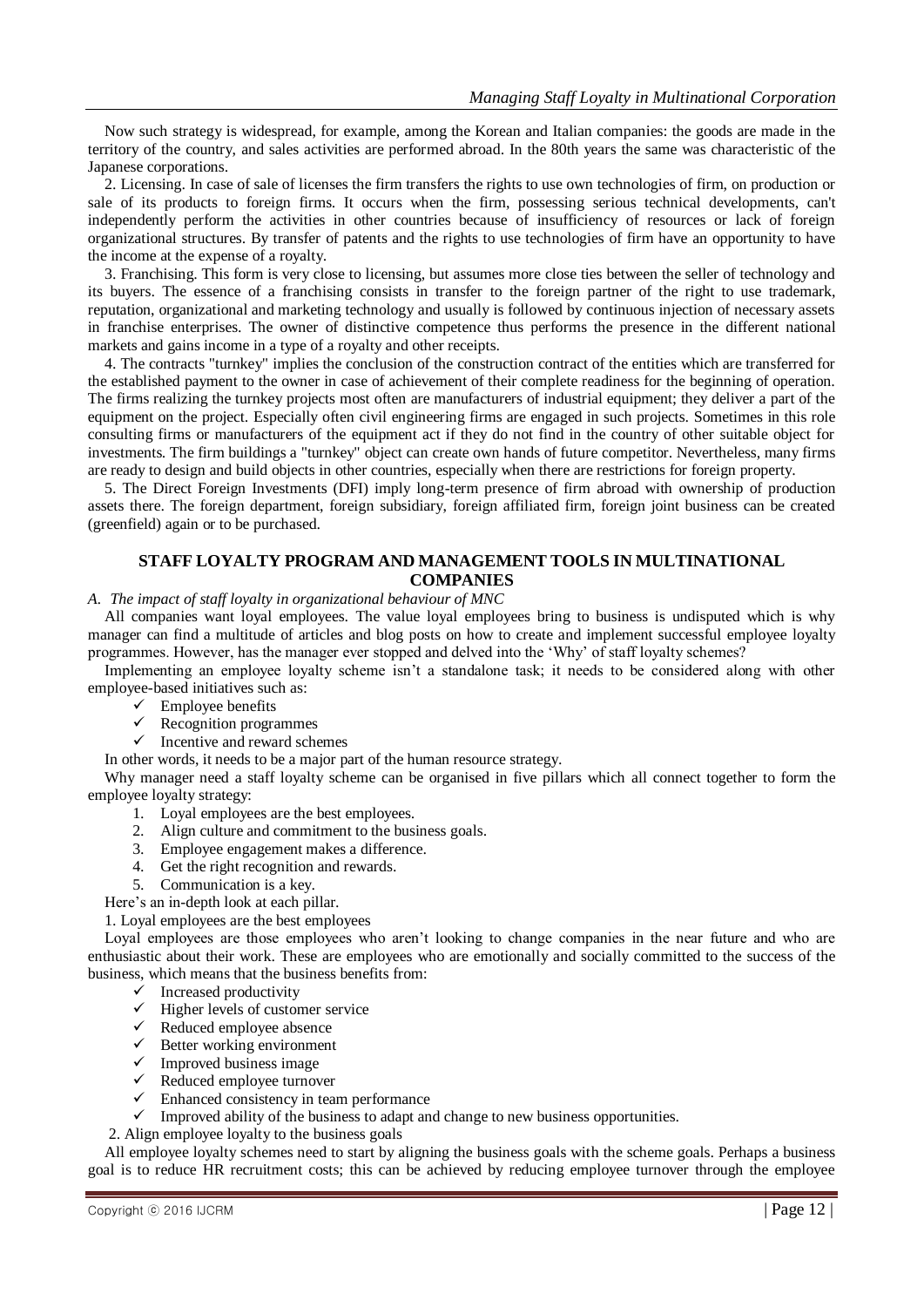loyalty scheme. Use your business data and staff surveys to find out what drives employee loyalty or what does not. Do your exit surveys show people leaving at after a similar amount of time with the company or for similar reasons?

3. Employee engagement makes a difference

Loyal employees are also engaged employees, which is why employee engagement is a key pillar of employee loyalty. You can increase employee engagement by providing opportunities for your staff to become involved in the business by:

Listening to their suggestions and issues

Communicating with them and being transparent in your decisions

Providing them with opportunities to develop their skills and knowledge

Recognising employee contributions

4. Get the right recognition and rewards

It's essential that employees get the right recognition and rewards. Long service awards are great for improving employee loyalty but they need to be timed right. Don't make your employees wait ten years to get a loyalty award if they regularly leave after three years. Rewards don't have to cost the earth either; you can recognise employees' loyalty at an awards ceremony, reward them with extra holiday for that year or offer them a gift card to spend as they wish.

5. Communication is a key

Without a communications, plan employee loyalty programmes stand no chance of success. Create a business that is open and tells employees about its programme. Shout about the success of individual employees, organise events and celebrations and keep everyone updated on changes to the programmes.

The keys to a successful staff loyalty programme are fairly simple; senior management buy in, aligning with the business goals, measure and monitor, award with the right reward and communicate. Because you're not just creating employee loyalty, you're building a business that people want to work with and be part of its success.

# *B. Staff loyalty program*

The employee loyalty program usually is designed to promote employee motivation and secure the best performers of the company so company will continue to grow. Not only will employee loyalty help maintain customer loyalty, but loyal employees generally help recruit other top performers to the business. Increasingly, companies are looking for new and creative ways to boost employee morale instead of an old-fashioned monetary bonus. Motivating employees with direct financial compensation can actually have adverse effects. Many countries have tax laws that penalize financial bonuses, causing the incentive to be less than impressive. Generally, tax laws are much more favourable towards non-monetary rewards. This is why the Loyalty Gator Employee Loyalty Program is such a hit. It is important that employee incentive programs can usually be written off as a business expense too.

For example, to date as a result of the globalization of the company becomes international, and opens their branches worldwide; food business has become one of the profitable segments of the food market. The product of this company is services, i.e. full satisfaction of wishes every visitor quick-service restaurant [4]. One of the important objectives of human resource management in the catering industry is the development of effective motivation for employees aimed at customer focus. When working with the staff, there is a need for a unified system of values, rules and standards of conduct, i.e., corporate culture, which is the Foundation of a cohesive team and level of staff loyalty to the company. Organizational culture determines the level of development of the relations between the members of the team, which carries out the function of the labour market, and, therefore, affects the result of the functioning of the Organization. So, based on the above, we can conclude that corporate culture is a set of values, ideas and rules of the Organization, it is defined as the base set of views that are separated by company employees, affect the decision-making process, as well as new participants passed the team (see table 1).

| Element       | Description                                                                                                                                                                                |
|---------------|--------------------------------------------------------------------------------------------------------------------------------------------------------------------------------------------|
| Certification | Motivating staff for training<br>and<br>certification can be very effective. Now you<br>can track employee courses and recognize<br>their achievements.                                    |
| Referrals     | Your employees are a great resource for<br>new customer referrals (via their friends,<br>family, and social media) but also a great<br>starting point when you're recruiting new<br>hires. |
| Performance   | Properly tracking staff performance and<br>production ensures accountability, allowing<br>your company to reward top performers and<br>provide extra training to others.                   |
| Suggestions   | As your frontline, your staff will no doubt                                                                                                                                                |

#### TABLE I. STAFF LOYALTY PROGRAM OF MNC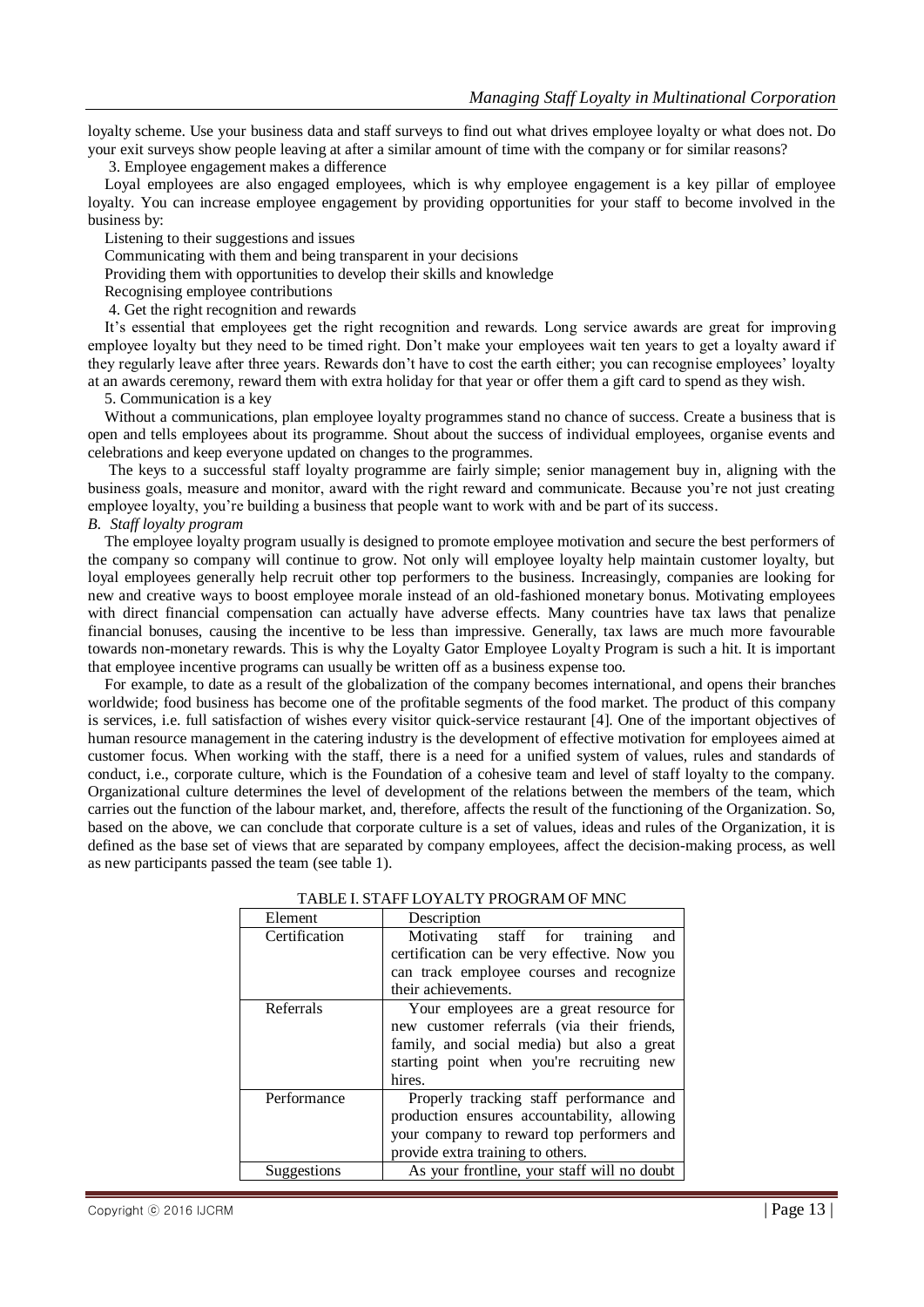|                   | be able to provide some really valuable |
|-------------------|-----------------------------------------|
|                   | insights, suggested improvements, and   |
| customer feedback |                                         |

As your frontline, your staff will no doubt be able to provide some really valuable insights, suggested improvements, and customer feedback. 28% of customers reported that they are "extremely likely" to increase their visits to a business if they have a loyalty reward card for them. Over 60% of households say that loyalty card programs are important in their shopping decisions.

# **RECOMMENDATIONS. HOW TO INCREASE STAFF LOYALTY EFFECT**

Fostering employee loyalty is essential for the long-term success of any business. Not only will it decrease turnover costs, it can also boost productivity, increase efficiency, and provide a much more stable work environment for everyone. When employees begin to build a sense of loyalty, they begin to empathize with their management or the company as a whole. They begin to see the priorities of the business as their own and may even (to some extent) place the needs of the business above their own. This means you'll get better results, increased employee satisfaction, and better employee relations. But building loyalty is a tricky thing—it's intangible. Below you'll find ten steps that will help you do just that.

#### 1. Increase Confidence in Leadership

The results of a 2003 Darwin Survey of mid-level management show that one of the most important components of employee loyalty is confidence in leadership [5]. Your employees want to feel that the management team knows what it's doing and they want to work for a company that is at least trying to be the best in its field. To do this, you have to ensure that your personal game is at its best. Take every opportunity you can to become better at what you do. Seek training, encourage feedback, and look for ways to maximize your own potential. When employees see the management team excelling and the company doing well, that positive energy will flow downhill and enthuse even the most jaded employee.

2. Improve Company Culture

Company culture is really a combination of the personal interaction between management and employees and personal interaction between employees. There is a certain amount of job competency that comes into play but generally, it's more about attitudes, personalities, and how well we all get along. As a manager, it's your responsibility to keep your finger on the pulse of the company's culture and address any interpersonal problems that arise without "meddling" in personal affairs. The first step is modeling good behavior yourself. Weed out the cattiness, the "bad days," and personal prejudices. Next, look at your management team and then employees. If necessary, call out (privately) individual employees and explain to them that poor attitudes and bad behavior will not be tolerated.

3. Manage Employee Engagement

Kyle LaMalfa, Loyalty Expert and Allegiance Best Practices Manager, says that employee engagement is the number one component of loyalty [6]. While LaMalfa recommends using actual analytical tools like the Likert Scale (a numerical scale of agreement), small business managers can generally get a feel for engagement without impersonal surveys. Just keep your eyes and ears open. Listen to the water cooler gossip, watch who participates during meetings and training sessions, see who does the lion's share of the work during co-op projects, get to know your employees on a personal (or at least individual) level. In addition, because engagement plays across all aspects of an employee's performance, you can use "secret shoppers" (even in non-retail organizations) to get an unbiased sneak peek into how customers view your company through the interactions they have with your employees.

4. Enhance Education and Equipment

Frustration is insidious. Once it sets in, it's incredibly hard to weed out and, like a pebble in your shoe, only seems to create more problems the longer it's in there. One of the most common sources of employee frustration is not having adequate training or resources to get the job done. If you're constantly throwing employees into situations in which they don't feel comfortable or expecting them to meet goals with broken, outdated, or less-than-useful equipment, there will be problems. And those problems—no matter what you might like to think—are your responsibility.

5. Structured Dispute Resolution

When problems arise, how well you deal with them plays an important part on shaping your employee's attitudes. Having a structured system of dispute resolution is essential for creating a fair and balanced management style. If your employees know exactly what to expect during the dispute process, they are more likely to accept the outcome whether they "like" it or not. On the other hand, if your dispute system is the least bit arbitrary, you'll find yourself facing charges of favoritism, exclusion, and possibly even discrimination.

6. Nip Problems in the Bud

You don't want issues to fester until they explode like hand grenades in the break room. Keep your eyes and ears open (and tell your management to do the same). Look for warning signs before things come to a head. And when you spot an issue, deal with it sooner than later but deal with it fairly.

7. Maintain Neutrality